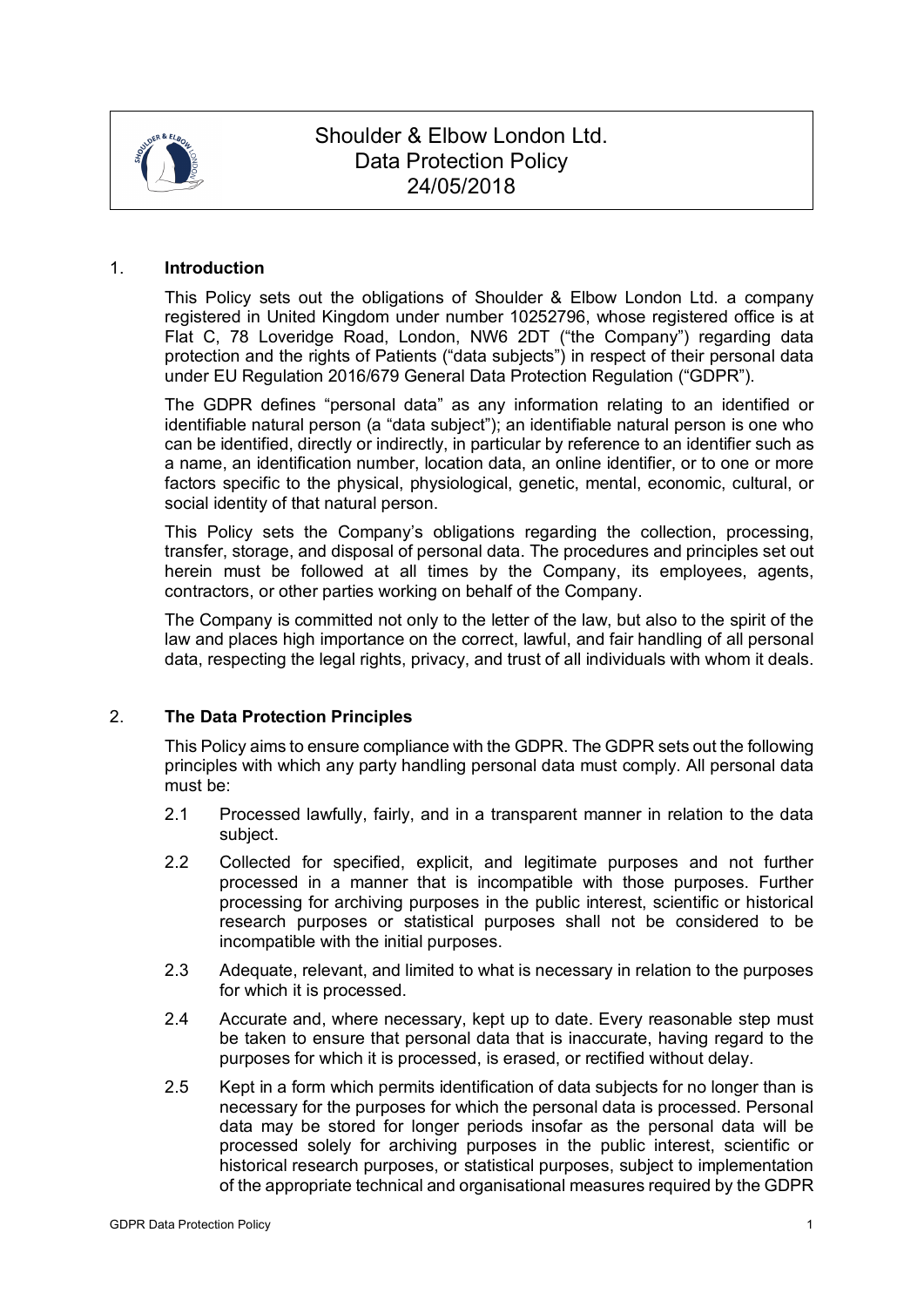in order to safeguard the rights and freedoms of the data subject.

2.6 Processed in a manner that ensures appropriate security of the personal data, including protection against unauthorised or unlawful processing and against accidental loss, destruction, or damage, using appropriate technical or organisational measures.

# 3. **The Rights of Data Subjects**

The GDPR sets out the following rights applicable to data subjects (please refer to the parts of this policy indicated for further details):

- 3.1 The right to be informed (Part 12).
- 3.2 The right of access (Part 13);
- 3.3 The right to rectification (Part 14);
- 3.4 The right to erasure (also known as the 'right to be forgotten') (Part 15);
- 3.5 The right to restrict processing (Part 16);
- 3.6 The right to data portability (Part 17):
- 3.7 The right to object (Part 18); and
- 3.8 Rights with respect to automated decision-making and profiling (Parts 19 and 20).

# 4. **Lawful, Fair, and Transparent Data Processing**

- 4.1 The GDPR seeks to ensure that personal data is processed lawfully, fairly, and transparently, without adversely affecting the rights of the data subject. The GDPR states that processing of personal data shall be lawful if at least one of the following applies:
	- 4.1.1 The data subject has given consent to the processing of their personal data for one or more specific purposes;
	- 4.1.2 The processing is necessary for the performance of a contract to which the data subject is a party, or in order to take steps at the request of the data subject prior to entering into a contract with them;
	- 4.1.3 The processing is necessary for compliance with a legal obligation to which the data controller is subject;
	- 4.1.4 The processing is necessary to protect the vital interests of the data subject or of another natural person;
	- 4.1.5 The processing is necessary for the performance of a task carried out in the public interest or in the exercise of official authority vested in the data controller; or
	- 4.1.6 The processing is necessary for the purposes of the legitimate interests pursued by the data controller or by a third party, except where such interests are overridden by the fundamental rights and freedoms of the data subject which require protection of personal data, in particular where the data subject is a child.
- 4.2 If the personal data in question is "special category data" (also known as "sensitive personal data") (for example, data concerning the data subject's race, ethnicity, politics, religion, trade union membership, genetics, biometrics (if used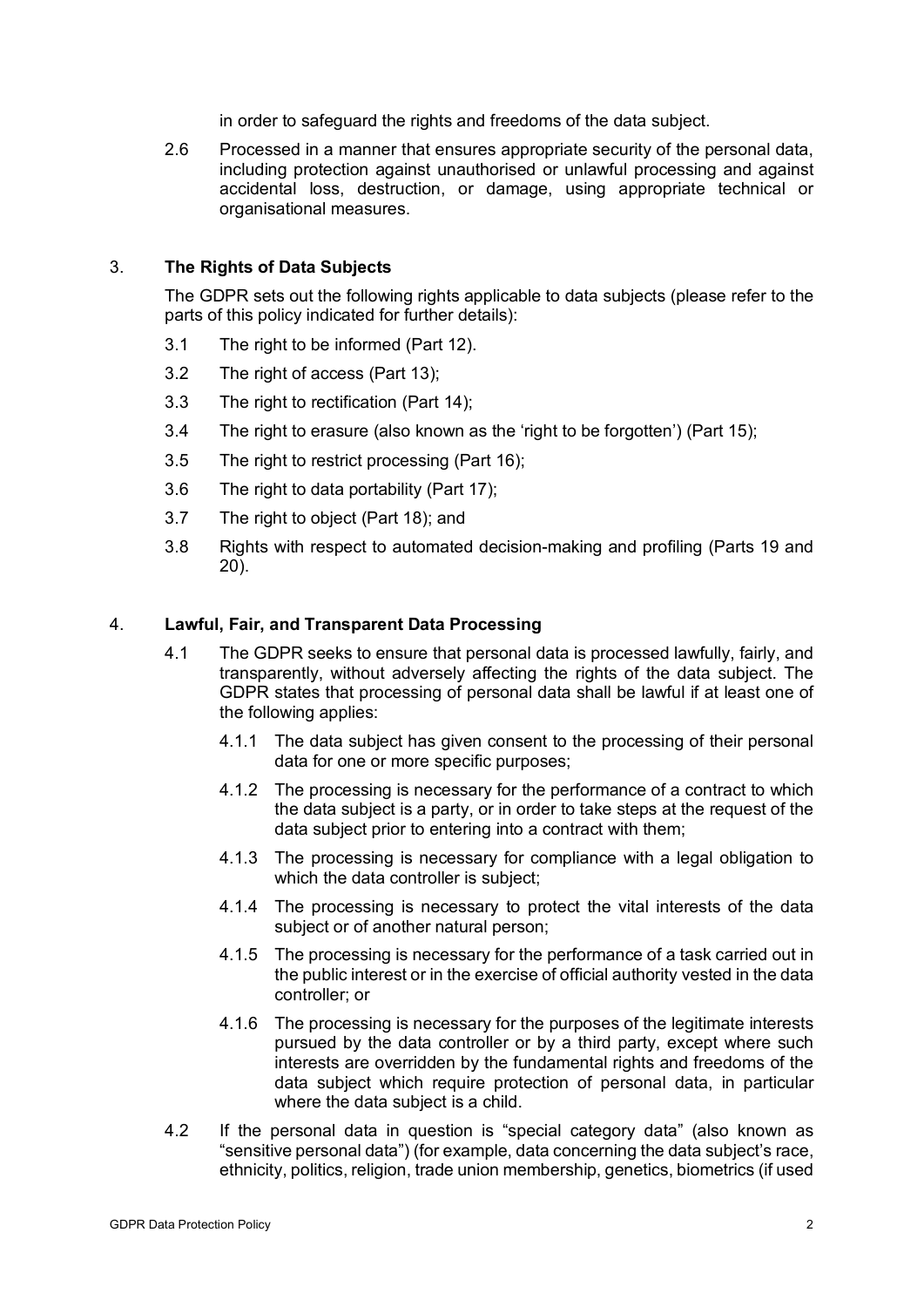for ID purposes), health, sex life, or sexual orientation), at least one of the following conditions must be met:

- 4.2.1 The data subject has given their explicit consent to the processing of such data for one or more specified purposes (unless EU or EU Member State law prohibits them from doing so);
- 4.2.2 The processing is necessary for the purpose of carrying out the obligations and exercising specific rights of the data controller or of the data subject in the field of employment, social security, and social protection law (insofar as it is authorised by EU or EU Member State law or a collective agreement pursuant to EU Member State law which provides for appropriate safeguards for the fundamental rights and interests of the data subject);
- 4.2.3 The processing is necessary to protect the vital interests of the data subject or of another natural person where the data subject is physically or legally incapable of giving consent;
- 4.2.4 The data controller is a foundation, association, or other non-profit body with a political, philosophical, religious, or trade union aim, and the processing is carried out in the course of its legitimate activities, provided that the processing relates solely to the members or former members of that body or to persons who have regular contact with it in connection with its purposes and that the personal data is not disclosed outside the body without the consent of the data subjects;
- 4.2.5 The processing relates to personal data which is clearly made public by the data subject;
- 4.2.6 The processing is necessary for the conduct of legal claims or whenever courts are acting in their judicial capacity;
- 4.2.7 The processing is necessary for substantial public interest reasons, on the basis of EU or EU Member State law which shall be proportionate to the aim pursued, shall respect the essence of the right to data protection, and shall provide for suitable and specific measures to safeguard the fundamental rights and interests of the data subject;
- 4.2.8 The processing is necessary for the purposes of preventative or occupational medicine, for the assessment of the working capacity of an employee, for medical diagnosis, for the provision of health or social care or treatment, or the management of health or social care systems or services on the basis of EU or EU Member State law or pursuant to a contract with a health professional, subject to the conditions and safeguards referred to in Article 9(3) of the GDPR;
- 4.2.9 The processing is necessary for public interest reasons in the area of public health, for example, protecting against serious cross-border threats to health or ensuring high standards of quality and safety of health care and of medicinal products or medical devices, on the basis of EU or EU Member State law which provides for suitable and specific measures to safeguard the rights and freedoms of the data subject (in particular, professional secrecy); or
- 4.2.10 The processing is necessary for archiving purposes in the public interest, scientific or historical research purposes, or statistical purposes in accordance with Article 89(1) of the GDPR based on EU or EU Member State law which shall be proportionate to the aim pursued, respect the essence of the right to data protection, and provide for suitable and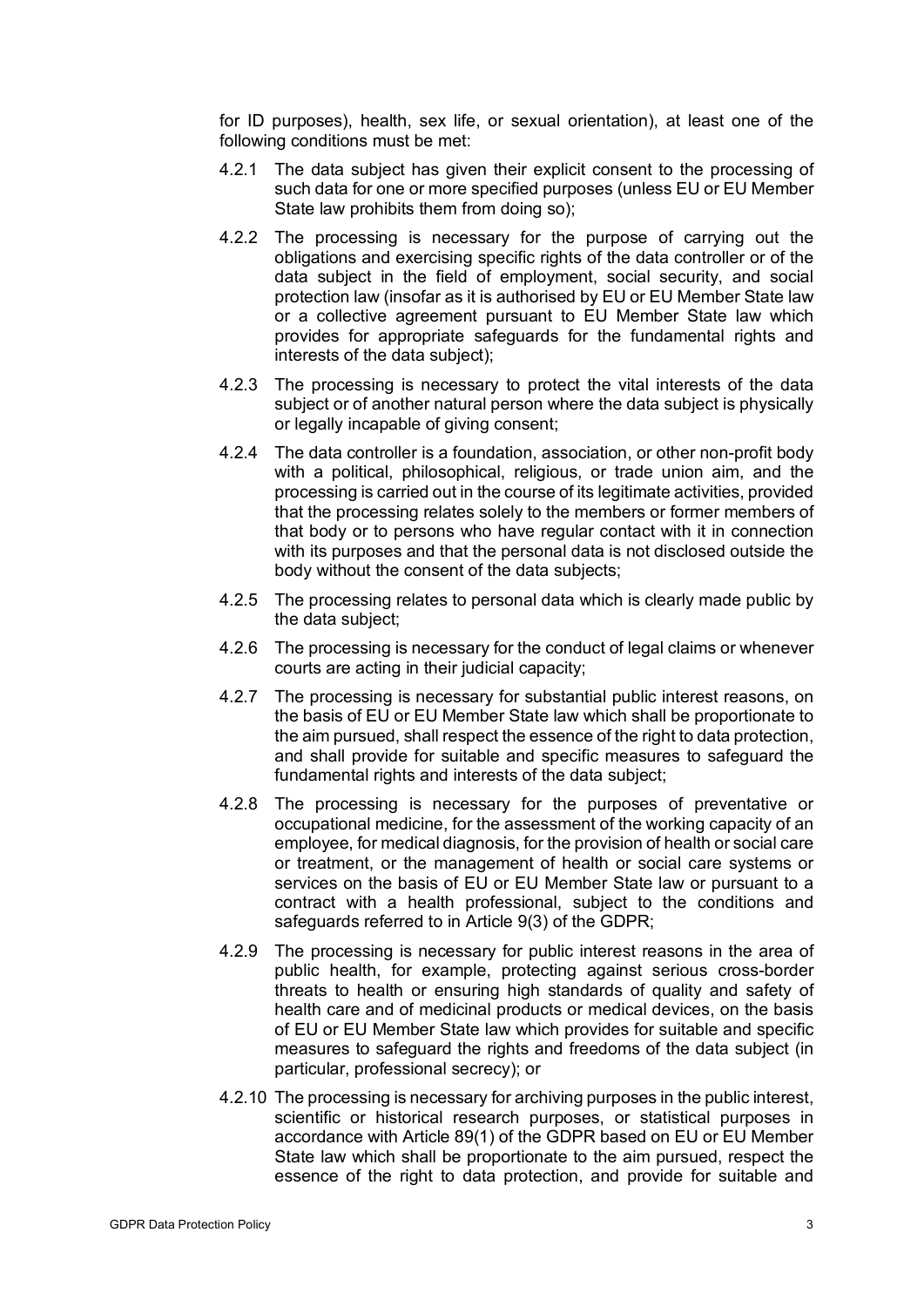specific measures to safeguard the fundamental rights and the interests of the data subject.

# 5. **Specified, Explicit, and Legitimate Purposes**

- 5.1 The Company collects and processes the personal data set out in Part 21 of this Policy. This includes:
	- 5.1.1 Personal data collected directly from data subjects**;** and
	- 5.1.2 Personal data obtained from third parties.
- 5.2 The Company only collects, processes, and holds personal data for the specific purposes set out in Part 21 of this Policy (or for other purposes expressly permitted by the GDPR).
- 5.3 Data subjects are kept informed at all times of the purpose or purposes for which the Company uses their personal data. Please refer to Part 12 for more information on keeping data subjects informed.

# 6. **Adequate, Relevant, and Limited Data Processing**

The Company will only collect and process personal data for and to the extent necessary for the specific purpose or purposes of which data subjects have been informed (or will be informed) as under Part 5, above, and as set out in Part 21, below.

# 7. **Accuracy of Data and Keeping Data Up-to-Date**

- 7.1 The Company shall ensure that all personal data collected, processed, and held by it is kept accurate and up-to-date. This includes, but is not limited to, the rectification of personal data at the request of a data subject, as set out in Part 14, below.
- 7.2 The accuracy of personal data shall be checked when it is collected and at regular intervals thereafter. If any personal data is found to be inaccurate or outof-date, all reasonable steps will be taken without delay to amend or erase that data, as appropriate.

# 8. **Data Retention**

- 8.1 The Company shall not keep personal data for any longer than is necessary in light of the purpose or purposes for which that personal data was originally collected, held, and processed.
- 8.2 When personal data is no longer required, all reasonable steps will be taken to erase or otherwise dispose of it without delay.
- 8.3 For full details of the Company's approach to data retention, including retention periods for specific personal data types held by the Company, please refer to our Data Retention Policy.

# 9. **Secure Processing**

The Company shall ensure that all personal data collected, held, and processed is kept secure and protected against unauthorised or unlawful processing and against accidental loss, destruction, or damage. Further details of the technical and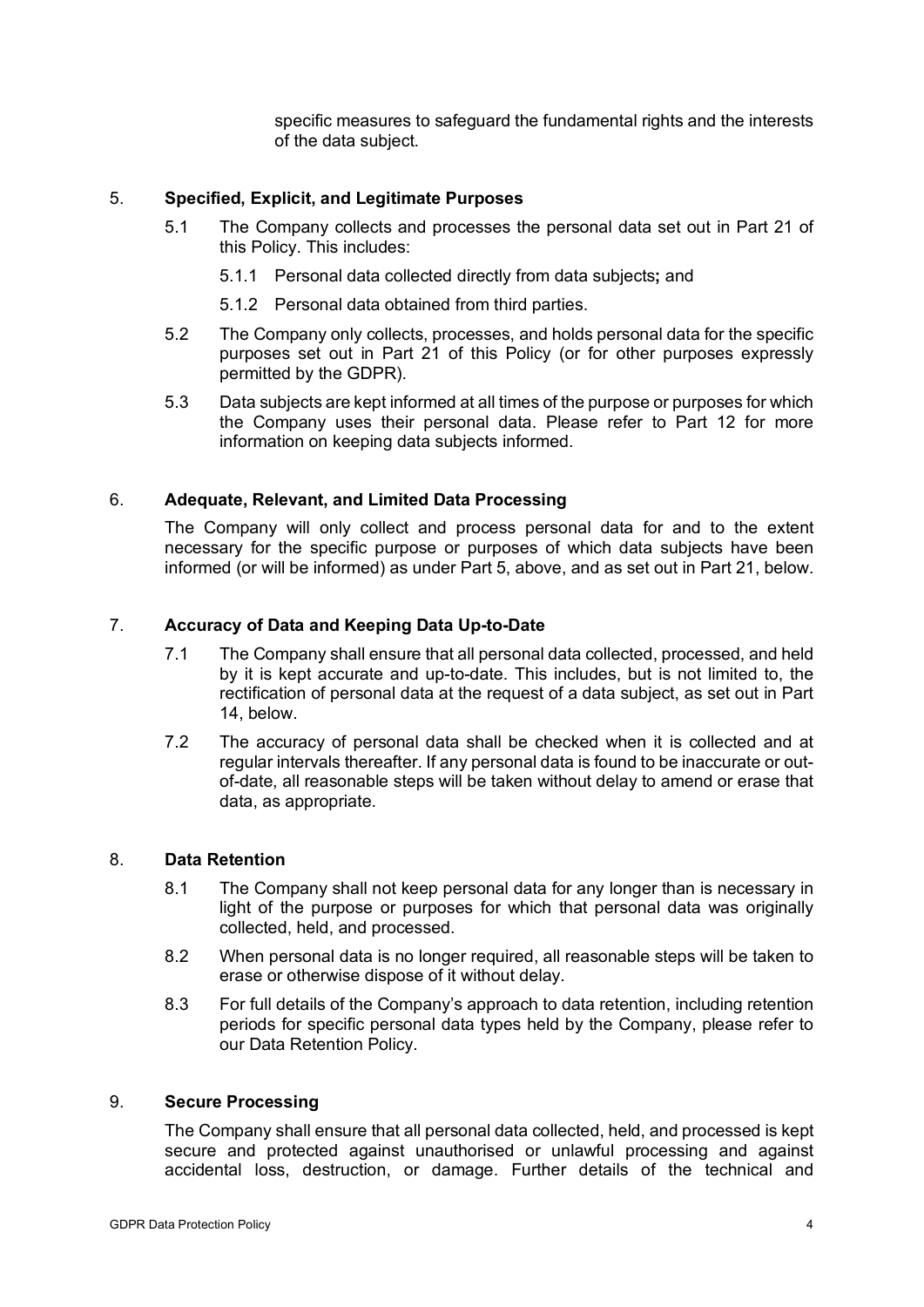organisational measures which shall be taken are provided in Parts 22 to 27 of this Policy.

#### 10. **Accountability and Record-Keeping**

- 10.1 The Company's Data Protection Officer is Nicholas Ferran, nick@shoulderandelbowlondon.com .
- 10.2 The Data Protection Officer shall be responsible for overseeing the implementation of this Policy and for monitoring compliance with this Policy, the Company's other data protection-related policies, and with the GDPR and other applicable data protection legislation.
- 10.3 The Company shall keep written internal records of all personal data collection, holding, and processing, which shall incorporate the following information:
	- 10.3.1 The name and details of the Company, its Data Protection Officer, and any applicable third-party data processors;
	- 10.3.2 The purposes for which the Company collects, holds, and processes personal data;
	- 10.3.3 Details of the categories of personal data collected, held, and processed by the Company, and the categories of data subject to which that personal data relates;
	- 10.3.4 Details of any transfers of personal data to non-EEA countries including all mechanisms and security safeguards;
	- 10.3.5 Details of how long personal data will be retained by the Company; and
	- 10.3.6 Detailed descriptions of all technical and organisational measures taken by the Company to ensure the security of personal data.

#### 11. **Data Protection Impact Assessments**

- 11.1 The Company shall carry out Data Protection Impact Assessments for any and all new projects and/or new uses of personal data **[**which involve the use of new technologies and the processing involved is likely to result in a high risk to the rights and freedoms of data subjects under the GDPR**]**.
- 11.2 Data Protection Impact Assessments shall be overseen by the Data Protection Officer and shall address the following:
	- 11.2.1 The type(s) of personal data that will be collected, held, and processed;
	- 11.2.2 The purpose(s) for which personal data is to be used;
	- 11.2.3 The Company's objectives;
	- 11.2.4 How personal data is to be used;
	- 11.2.5 The parties (internal and/or external) who are to be consulted;
	- 11.2.6 The necessity and proportionality of the data processing with respect to the purpose(s) for which it is being processed;
	- 11.2.7 Risks posed to data subjects;
	- 11.2.8 Risks posed both within and to the Company; and
	- 11.2.9 Proposed measures to minimise and handle identified risks.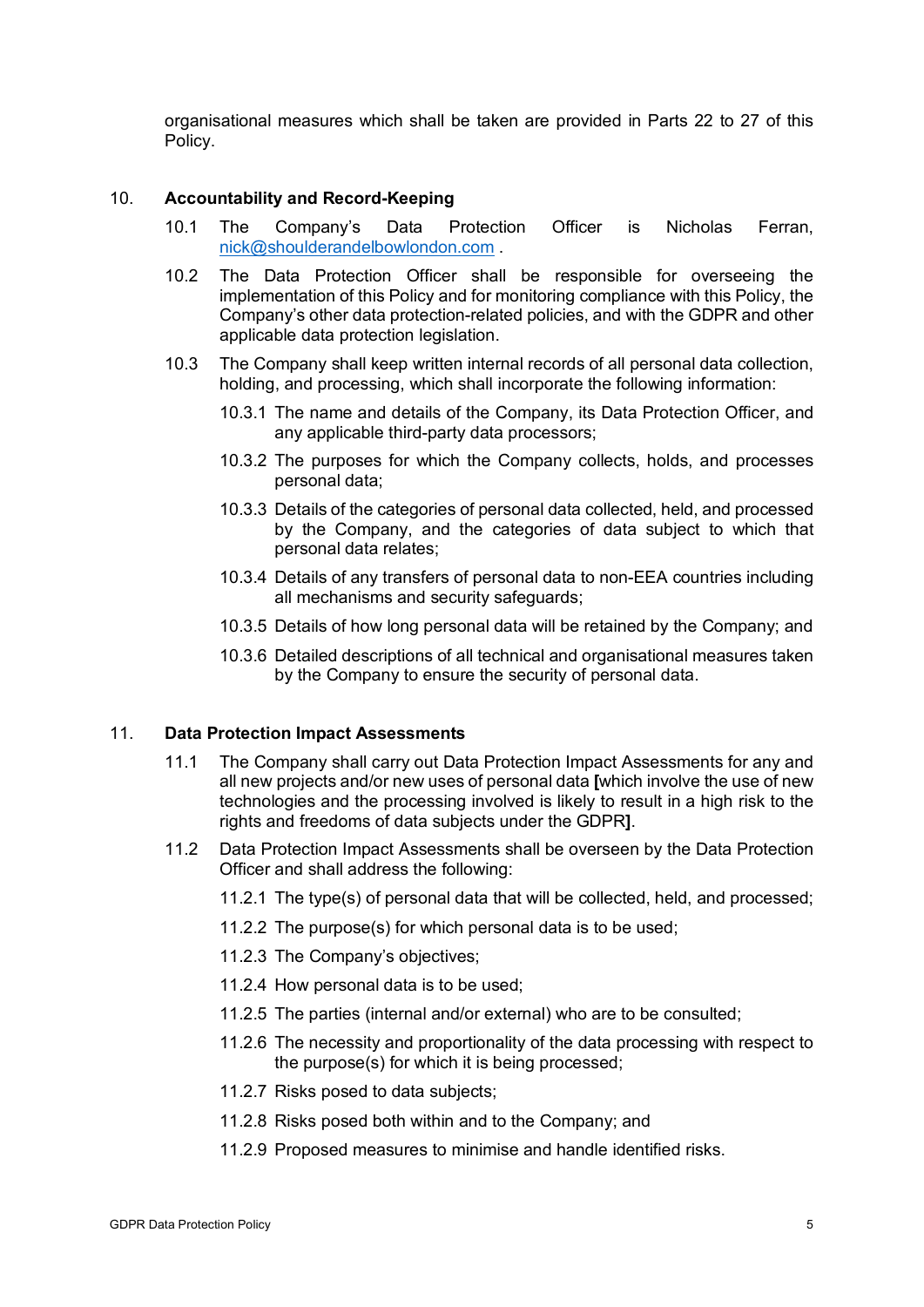# 12. **Keeping Data Subjects Informed**

- 12.1 The Company shall provide the information set out in Part 12.2 to every data subject:
	- 12.1.1 Where personal data is collected directly from data subjects, those data subjects will be informed of its purpose at the time of collection; and
	- 12.1.2 Where personal data is obtained from a third party, the relevant data subjects will be informed of its purpose:
	- a) if the personal data is used to communicate with the data subject, when the first communication is made; or
	- b) if the personal data is to be transferred to another party, before that transfer is made; or
	- c) as soon as reasonably possible and in any event not more than one month after the personal data is obtained.
- 12.2 The following information shall be provided:
	- 12.2.1 Details of the Company including, but not limited to, the identity of its Data Protection Officer:
	- 12.2.2 The purpose(s) for which the personal data is being collected and will be processed (as detailed in Part 21 of this Policy) and the legal basis justifying that collection and processing;
	- 12.2.3 Where applicable, the legitimate interests upon which the Company is justifying its collection and processing of the personal data;
	- 12.2.4 Where the personal data is not obtained directly from the data subject, the categories of personal data collected and processed;
	- 12.2.5 Where the personal data is to be transferred to one or more third parties, details of those parties;
	- 12.2.6 Where the personal data is to be transferred to a third party that is located outside of the European Economic Area (the "EEA"), details of that transfer, including but not limited to the safeguards in place (see Part 28 of this Policy for further details);
	- 12.2.7 Details of data retention;
	- 12.2.8 Details of the data subject's rights under the GDPR;
	- 12.2.9 Details of the data subject's right to withdraw their consent to the Company's processing of their personal data at any time;
	- 12.2.10Details of the data subject's right to complain to the Information Commissioner's Office (the "supervisory authority" under the GDPR);
	- 12.2.11Where applicable, details of any legal or contractual requirement or obligation necessitating the collection and processing of the personal data and details of any consequences of failing to provide it; and
	- 12.2.12Details of any automated decision-making or profiling that will take place using the personal data, including information on how decisions will be made, the significance of those decisions, and any consequences.

#### 13. **Data Subject Access**

13.1 Data subjects may make subject access requests ("SARs") at any time to find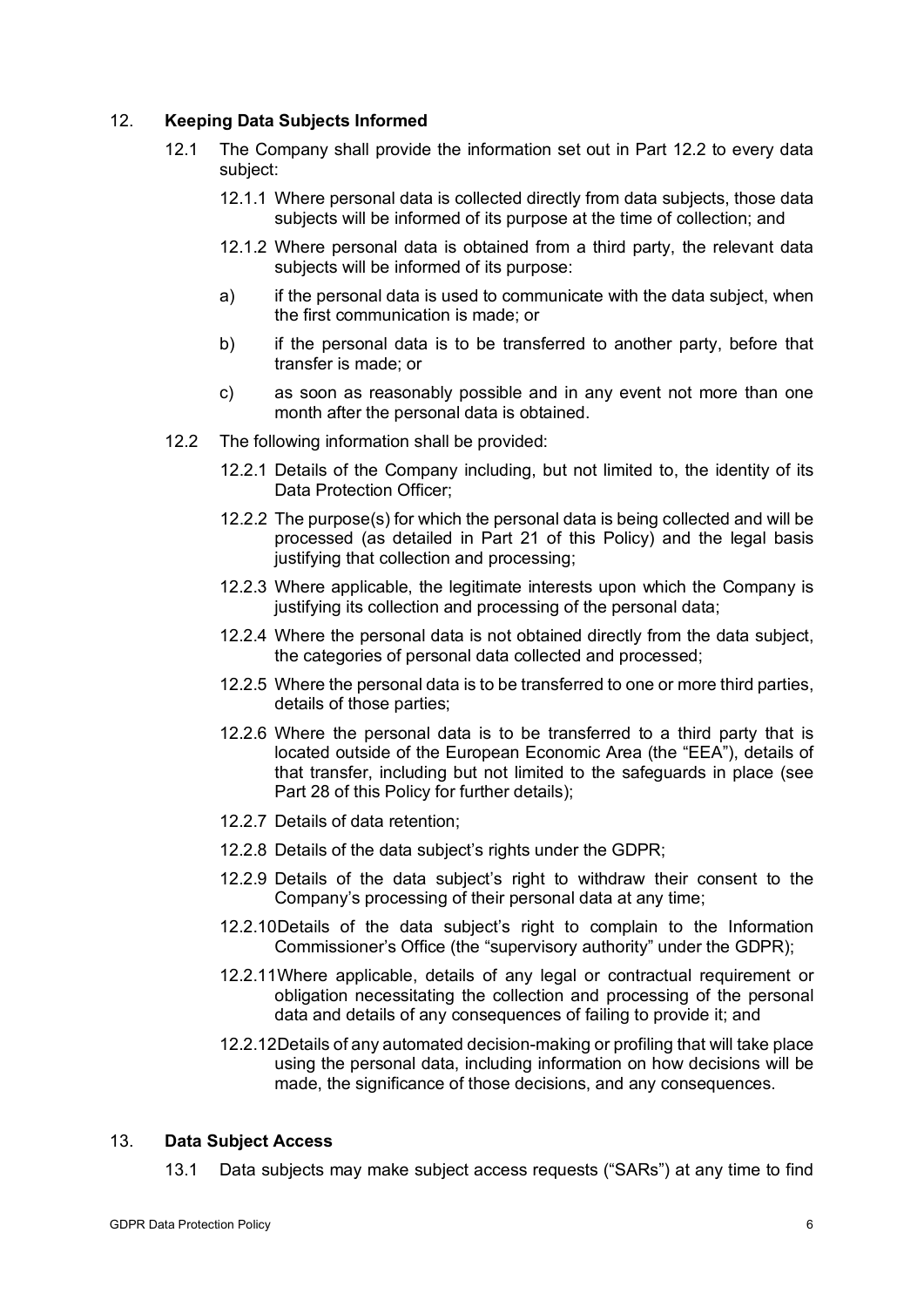out more about the personal data which the Company holds about them, what it is doing with that personal data, and why.

- 13.2 Employees wishing to make a SAR should do using a Subject Access Request Form, sending the form to the Company's Data Protection Officer at nick@shoulderandelbowlondon.com .
- 13.3 Responses to SARs shall normally be made within one month of receipt, however this may be extended by up to two months if the SAR is complex and/or numerous requests are made. If such additional time is required, the data subject shall be informed.
- 13.4 All SARs received shall be handled by the Company's Data Protection Officer.
- 13.5 The Company does not charge a fee for the handling of normal SARs. The Company reserves the right to charge reasonable fees for additional copies of information that has already been supplied to a data subject, and for requests that are manifestly unfounded or excessive, particularly where such requests are repetitive.

#### 14. **Rectification of Personal Data**

- 14.1 Data subjects have the right to require the Company to rectify any of their personal data that is inaccurate or incomplete.
- 14.2 The Company shall rectify the personal data in question, and inform the data subject of that rectification, within one month of the data subject informing the Company of the issue. The period can be extended by up to two months in the case of complex requests. If such additional time is required, the data subject shall be informed.
- 14.3 In the event that any affected personal data has been disclosed to third parties, those parties shall be informed of any rectification that must be made to that personal data.

#### 15. **Erasure of Personal Data**

- 15.1 Data subjects have the right to request that the Company erases the personal data it holds about them in the following circumstances:
	- 15.1.1 It is no longer necessary for the Company to hold that personal data with respect to the purpose(s) for which it was originally collected or processed;
	- 15.1.2 The data subject wishes to withdraw their consent to the Company holding and processing their personal data;
	- 15.1.3 The data subject objects to the Company holding and processing their personal data (and there is no overriding legitimate interest to allow the Company to continue doing so) (see Part 18 of this Policy for further details concerning the right to object);
	- 15.1.4 The personal data has been processed unlawfully;
	- 15.1.5 The personal data needs to be erased in order for the Company to comply with a particular legal obligation**.**
- 15.2 While data subjects have the right to request erasure, as a medical professional we are legally bound to maintain medical records in line with professional best practice. We will maintain medical records in line with the Records Management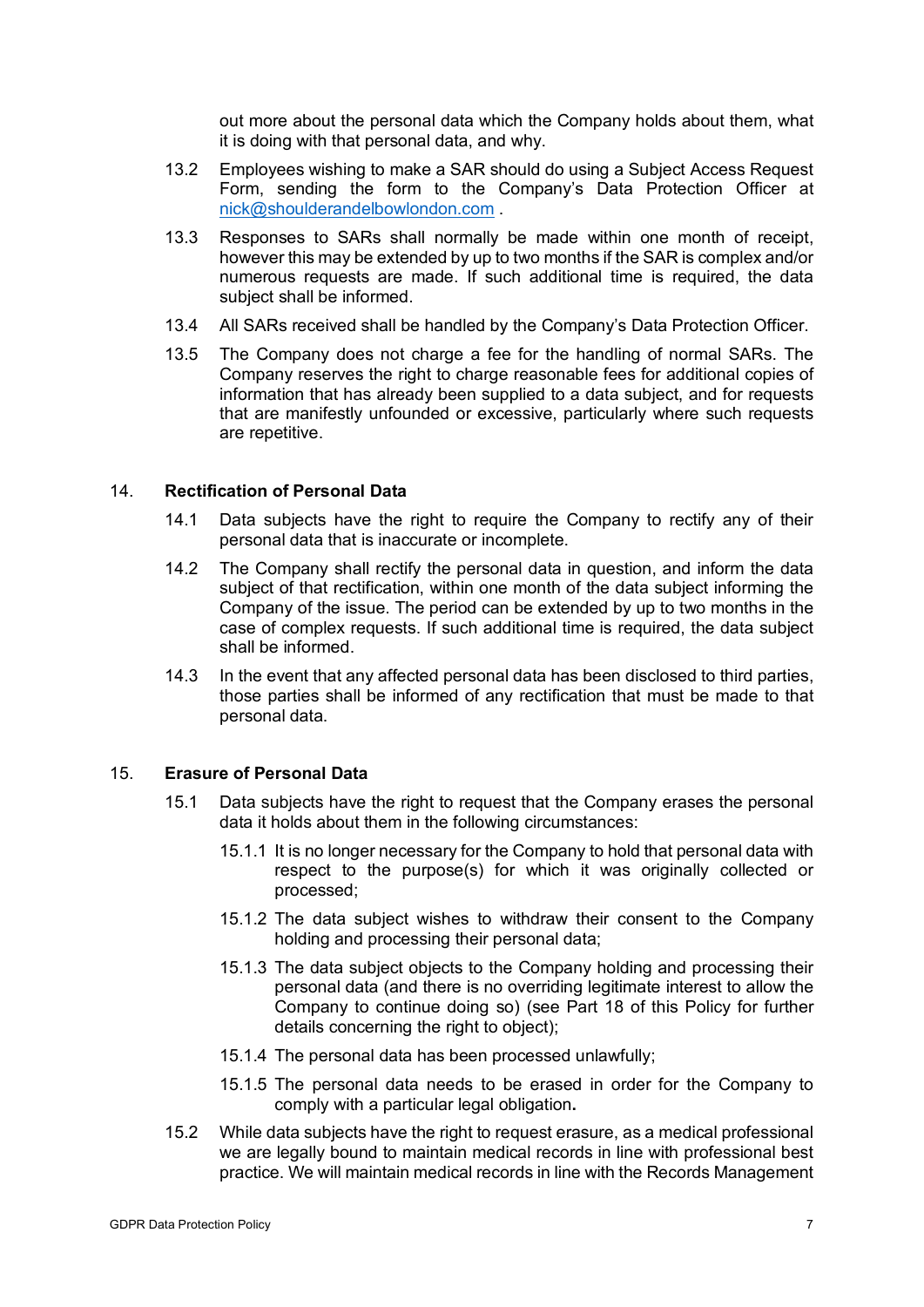Code of Practice for Health & Social Care 2016 as this is the gold standard. For more information please visit: ( https://digital.nhs.uk/data-andinformation/looking-after-information/data-security-and-informationgovernance/codes-of-practice-for-handling-information-in-health-andcare/records-management-code-of-practice-for-health-and-social-care-2016 )

# 16. **Restriction of Personal Data Processing**

- 16.1 Data subjects may request that the Company ceases processing the personal data it holds about them. If a data subject makes such a request, the Company shall retain only the amount of personal data concerning that data subject (if any) that is necessary to ensure that the personal data in question is not processed further.
- 16.2 In the event that any affected personal data has been disclosed to third parties, those parties shall be informed of the applicable restrictions on processing it (unless it is impossible or would require disproportionate effort to do so).

# 17. **Data Portability**

- 17.1 The Company processes personal data using automated means.
- 17.2 Where data subjects have given their consent to the Company to process their personal data in such a manner, or the processing is otherwise required for the performance of a contract between the Company and the data subject, data subjects have the right, under the GDPR, to receive a copy of their personal data and to use it for other purposes (namely transmitting it to other data controllers).
- 17.3 To facilitate the right of data portability, the Company shall make available all applicable personal data to data subjects in the following format:

17.3.1 Clinic letters or communications can be sent by e-mail.

17.3.2 Investigation results can be sent to patient by e-mail.

- 17.4 Where technically feasible, if requested by a data subject, personal data shall be sent directly to the required data controller.
- 17.5 All requests for copies of personal data shall be complied with within one month of the data subject's request. The period can be extended by up to two months in the case of complex or numerous requests. If such additional time is required, the data subject shall be informed.

# 18. **Objections to Personal Data Processing**

- 18.1 Data subjects have the right to object to the Company processing their personal data based on legitimate interests, direct marketing (including profiling), and processing for scientific and/or historical research and statistics purposes.
- 18.2 Where a data subject objects to the Company processing their personal data based on its legitimate interests, the Company shall cease such processing immediately, unless it can be demonstrated that the Company's legitimate grounds for such processing override the data subject's interests, rights, and freedoms, or that the processing is necessary for the conduct of legal claims.
- 18.3 Where a data subject objects to the Company processing their personal data for direct marketing purposes, the Company shall cease such processing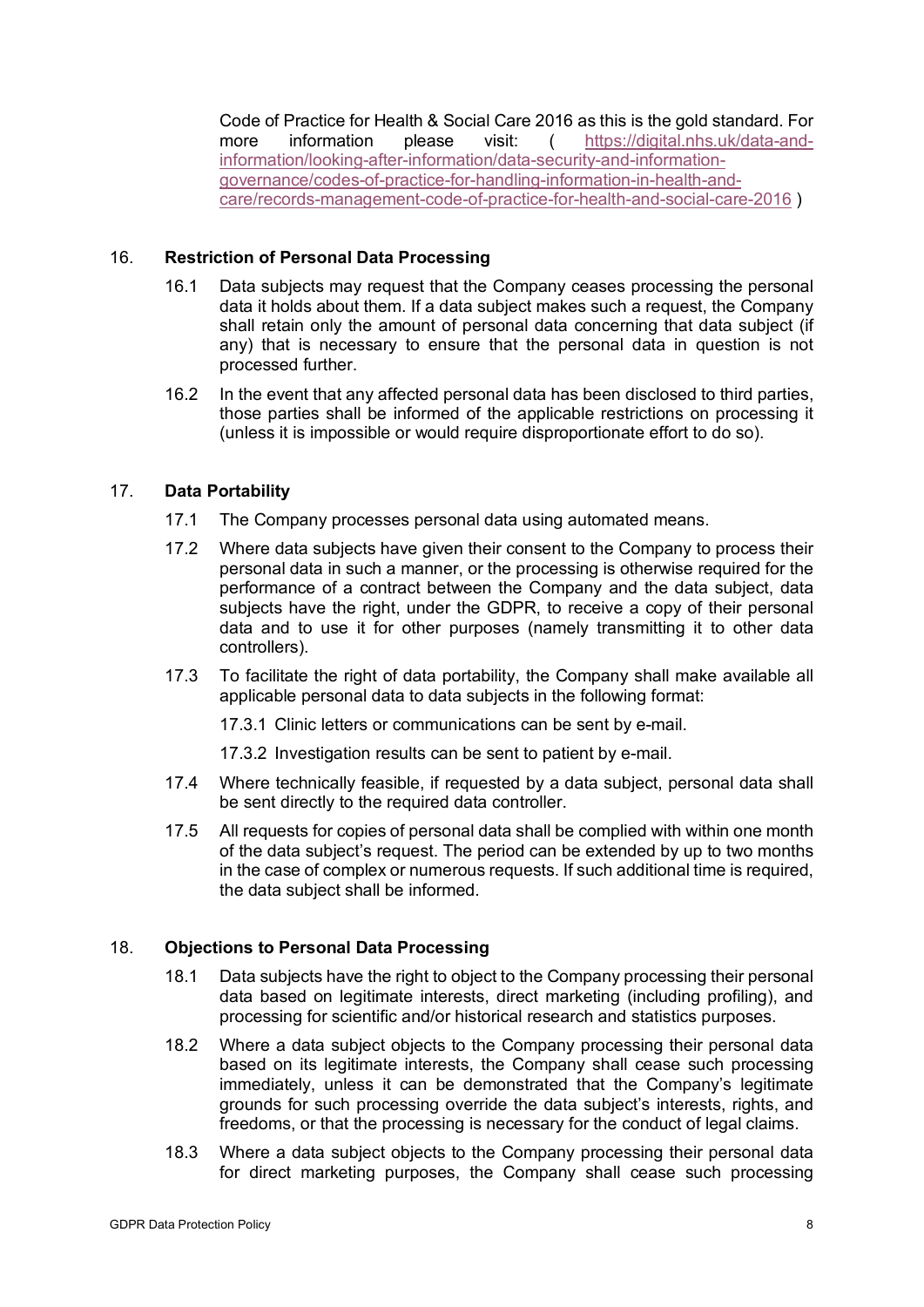immediately.

- 18.4 Where a data subject objects to the Company processing their personal data for scientific and/or historical research and statistics purposes, the data subject must, under the GDPR, "demonstrate grounds relating to his or her particular situation". The Company is not required to comply if the research is necessary for the performance of a task carried out for reasons of public interest.
- 18.5 If the data subject objects to our processing of medical records we will comply with this but will continue to store the medical records as in 15.2 above. If the Company is requested to cease processing medical records we will no longer be able to provide medical treatment.

#### 19. **Personal Data Collected, Held, and Processed**

The following personal data is collected, held, and processed by the Company (for details of data retention, please refer to 15.2):

| Data Ref. | <b>Type of Data</b>                                                    | <b>Purpose of Data</b>                                                                                                                        |
|-----------|------------------------------------------------------------------------|-----------------------------------------------------------------------------------------------------------------------------------------------|
|           | Patient personal<br>information                                        | Communicating with patient, hospitals,<br>insurance companies, other specialists and<br><b>General Practitioners</b>                          |
|           | Patient medical history,<br>clinical letters,<br>investigation reports | Providing patient healthcare and keeping<br>medicolegal records                                                                               |
| 3         | <b>Patient insurance</b><br>information                                | Medical billing                                                                                                                               |
| 4         | <b>Patient clinical</b><br>outcomes                                    | Measuring patient outcomes, and progress.<br>Required to provide clinical outcome data to<br>national bodies such as National joint registry. |

#### 20. **Data Security - Transferring Personal Data and Communications**

The Company shall ensure that the following measures are taken with respect to all communications and other transfers involving personal data:

- 20.1 All emails containing personal data must be encrypted using Microsoft exchange servers and Egress Switch;
- 20.2 All emails containing personal data must be marked "confidential";
- 20.3 Personal data may be transmitted over secure networks only; transmission over unsecured networks is not permitted in any circumstances;
- 20.4 Personal data may not be transmitted over a wireless network if there is a wired alternative that is reasonably practicable;
- 20.5 Personal data contained in the body of an email, whether sent or received, should be copied from the body of that email and stored securely.
- 20.6 Where personal data is to be sent by facsimile transmission the recipient should be informed in advance of the transmission and should be waiting by the fax machine to receive the data;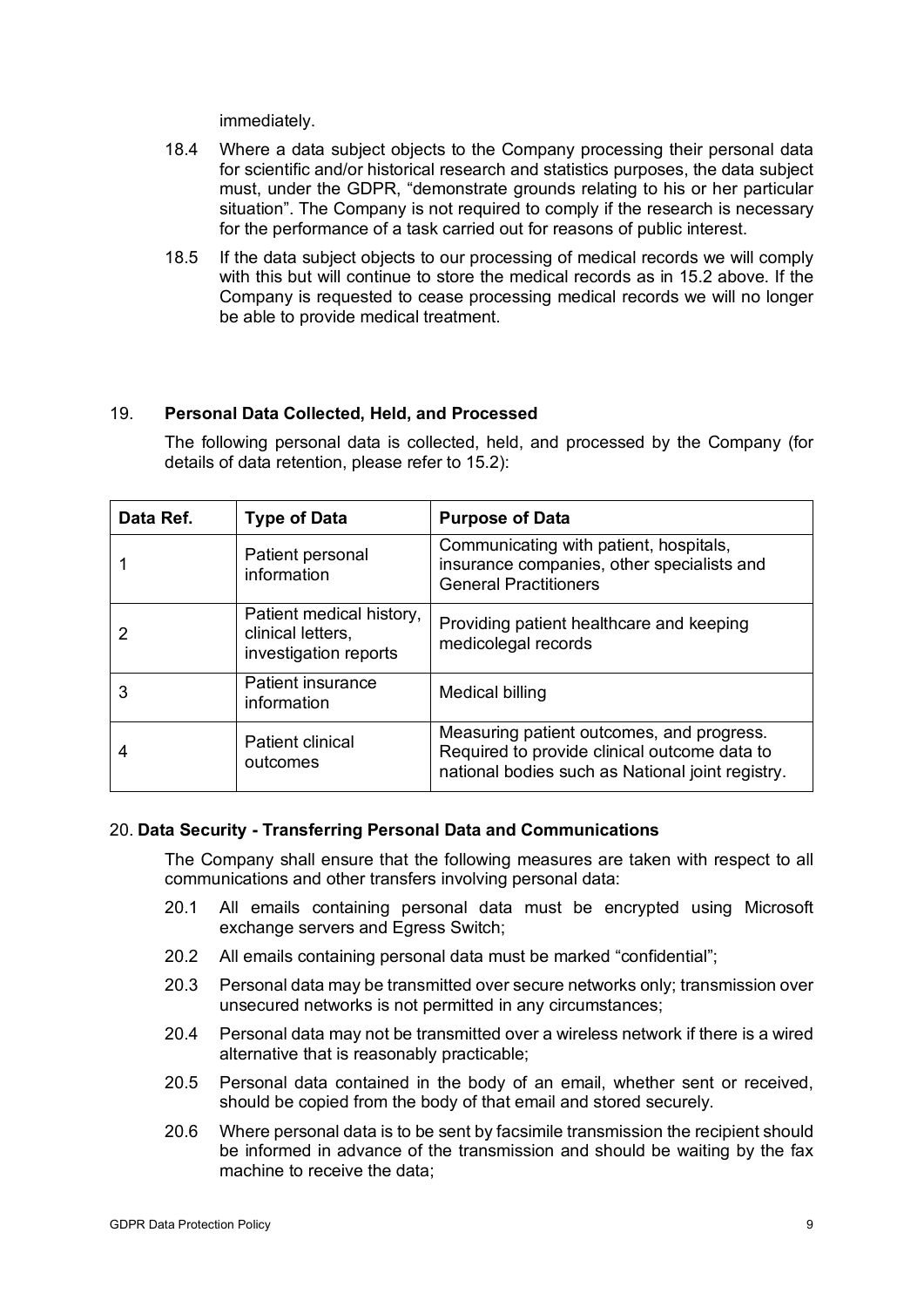- 20.7 Where personal data is to be transferred in hardcopy form it should be passed directly to the recipient or sent using Royal Mail first class post; and
- 20.8 All personal data to be transferred physically, whether in hardcopy form or on removable electronic media shall be transferred in a suitable container marked "confidential".

#### 21. **Data Security - Storage**

The Company shall ensure that the following measures are taken with respect to the storage of personal data:

- 21.1 All electronic copies of personal data should be stored securely using passwords and industry standard data encryption;
- 21.2 All hardcopies of personal data, along with any electronic copies stored on physical, removable media should be stored securely in a locked box, drawer, cabinet, or similar;
- 21.3 All personal data stored electronically should be backed up regularly with backups stored offsite. All backups should be encrypted on DGL Practice Manager;
- 21.4 No personal data should be stored on any mobile device (including, but not limited to, laptops, tablets, and smartphones), whether such device belongs to the Company or otherwise without the necessary password protection and encryption.
- 21.5 No personal data should be transferred to any device personally belonging to an employee and personal data may only be transferred to devices belonging to agents, contractors, or other parties working on behalf of the Company where the party in question has agreed to comply fully with the letter and spirit of this Policy and of the GDPR (which may include demonstrating to the Company that all suitable technical and organisational measures have been taken).

#### 22. **Data Security - Disposal**

When any personal data is to be erased or otherwise disposed of for any reason (including where copies have been made and are no longer needed), it should be securely deleted and disposed of. For further information on the deletion and disposal of personal data, please refer to the Company's Data Retention Policy.

#### 23. **Data Security - Use of Personal Data**

The Company shall ensure that the following measures are taken with respect to the use of personal data:

- 23.1 No personal data may be shared informally and if an employee, agent, subcontractor, or other party working on behalf of the Company requires access to any personal data that they do not already have access to, such access should be formally requested from Nicholas Ferran;
- 23.2 No personal data may be transferred to any employees, agents, contractors, or other parties, whether such parties are working on behalf of the Company or not, without the authorisation of Nicholas Ferran;
- 23.3 Personal data must be handled with care at all times and should not be left unattended or on view to unauthorised employees, agents, sub-contractors, or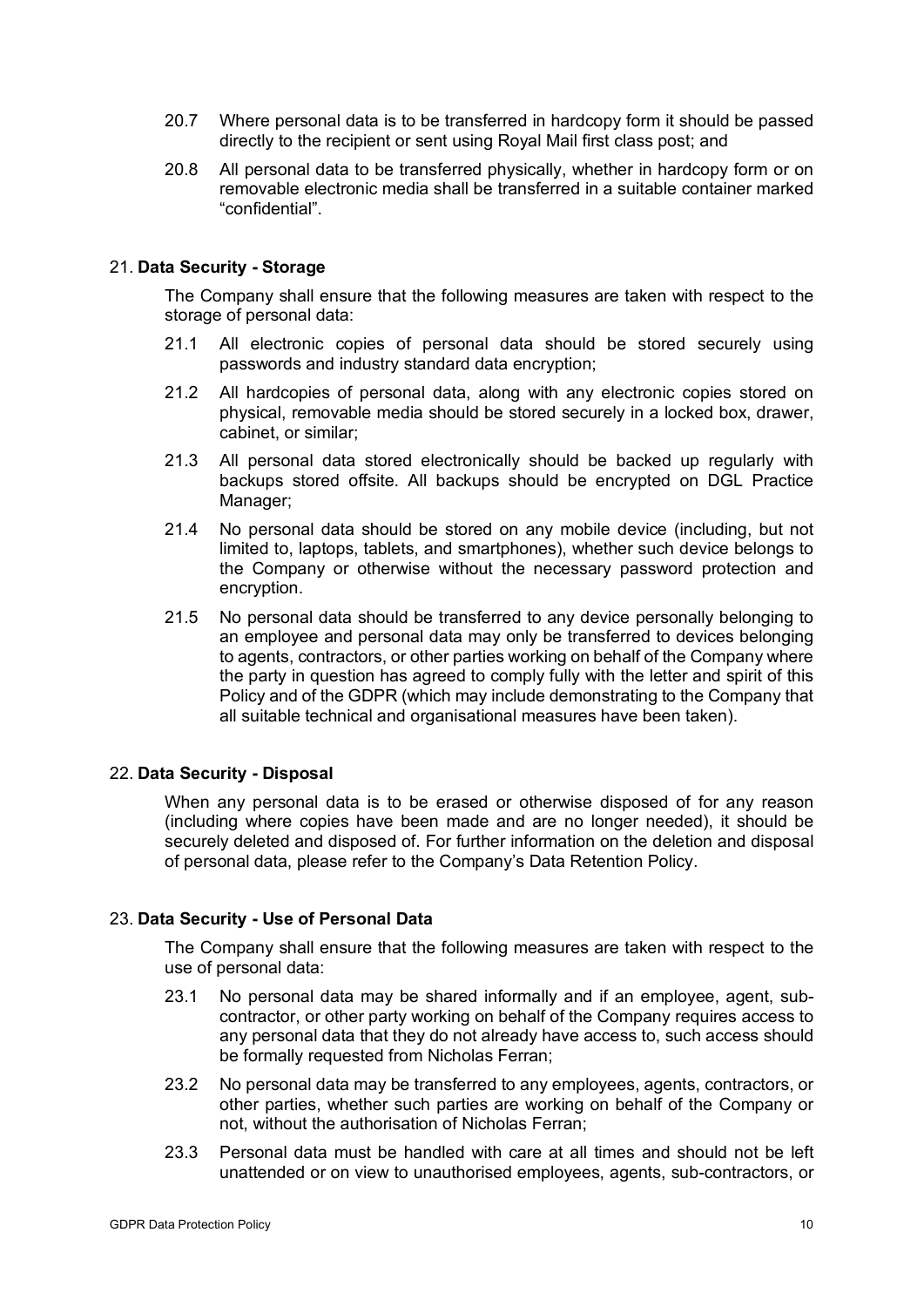other parties at any time;

- 23.4 If personal data is being viewed on a computer screen and the computer in question is to be left unattended for any period of time, the user must lock the computer and screen before leaving it; and
- 23.5 Where personal data held by the Company is used for marketing purposes, it shall be the responsibility of Nicholas Ferran to ensure that the appropriate consent is obtained and that no data subjects have opted out, whether directly or via a third-party service such as the TPS.

### 24. **Data Security - IT Security**

The Company shall ensure that the following measures are taken with respect to IT and information security:

- 24.1 All passwords used to protect personal data should be changed regularly and should not use words or phrases that can be easily guessed or otherwise compromised. All passwords must contain a combination of uppercase and lowercase letters, numbers, and symbols.;
- 24.2 Under no circumstances should any passwords be written down or shared between any employees, agents, contractors, or other parties working on behalf of the Company, irrespective of seniority or department. If a password is forgotten, it must be reset using the applicable method. IT staff do not have access to passwords;
- 24.3 All software (including, but not limited to, applications and operating systems) shall be kept up-to-date. The Company's IT staff shall be responsible for installing any and all security-related updates as soon as reasonably and practically possible, unless there are valid technical reasons not to do so; and
- 24.4 No software may be installed on any Company-owned computer or device without the prior approval of the Nicholas Ferran.

#### 25. **Organisational Measures**

The Company shall ensure that the following measures are taken with respect to the collection, holding, and processing of personal data:

- 25.1 All employees, agents, contractors, or other parties working on behalf of the Company shall be made fully aware of both their individual responsibilities and the Company's responsibilities under the GDPR and under this Policy, and shall be provided with a copy of this Policy;
- 25.2 Only employees, agents, sub-contractors, or other parties working on behalf of the Company that need access to, and use of, personal data in order to carry out their assigned duties correctly shall have access to personal data held by the Company;
- 25.3 All employees, agents, contractors, or other parties working on behalf of the Company handling personal data will be appropriately trained to do so;
- 25.4 All employees, agents, contractors, or other parties working on behalf of the Company handling personal data will be appropriately supervised;
- 25.5 All employees, agents, contractors, or other parties working on behalf of the Company handling personal data shall be required and encouraged to exercise care, caution, and discretion when discussing work-related matters that relate to personal data, whether in the workplace or otherwise;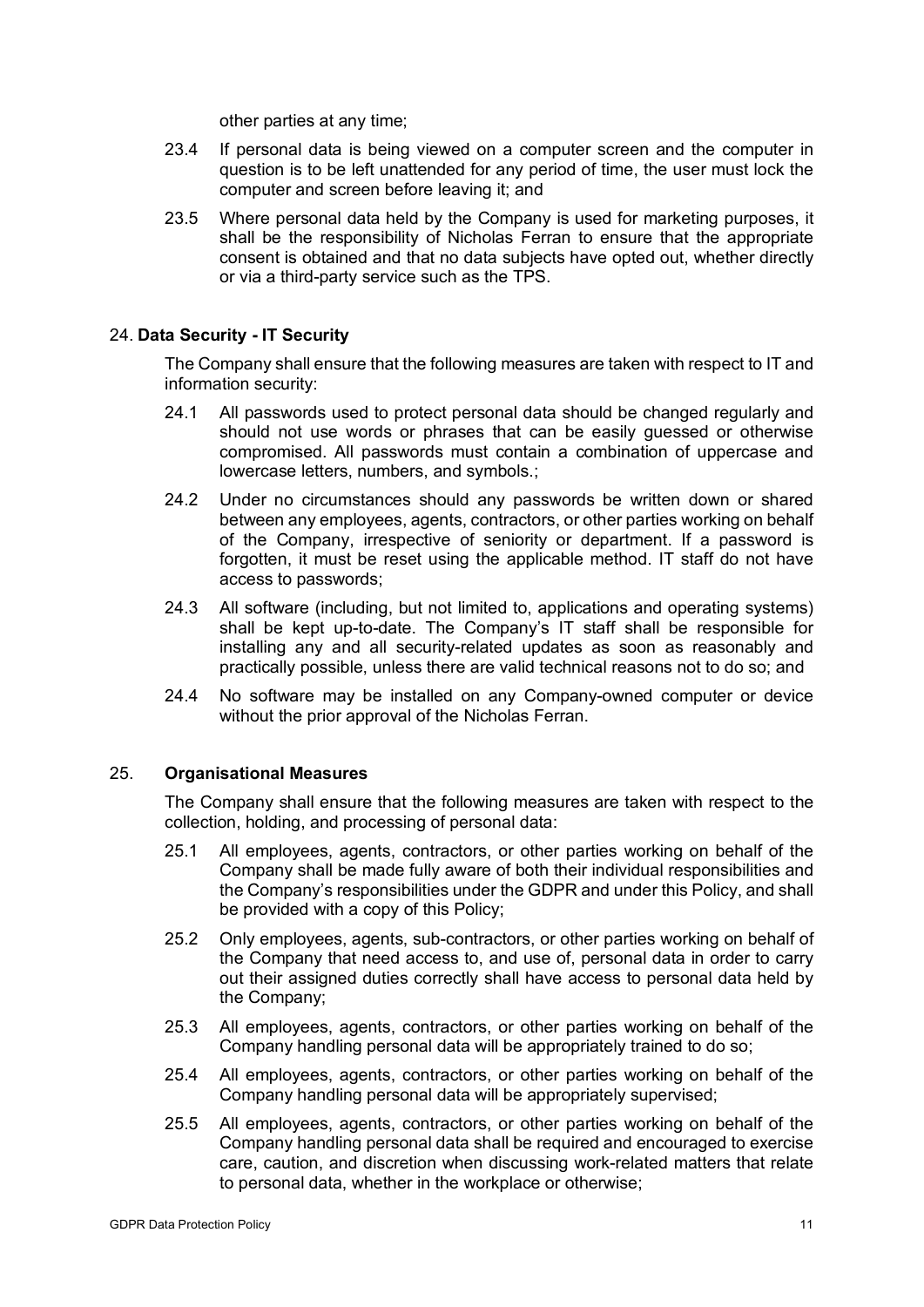- 25.6 Methods of collecting, holding, and processing personal data shall be regularly evaluated and reviewed;
- 25.7 All personal data held by the Company shall be reviewed periodically, as set out in the Company's Data Retention Policy;
- 25.8 The performance of those employees, agents, contractors, or other parties working on behalf of the Company handling personal data shall be regularly evaluated and reviewed;
- 25.9 All employees, agents, contractors, or other parties working on behalf of the Company handling personal data will be bound to do so in accordance with the principles of the GDPR and this Policy by contract;
- 25.10 All agents, contractors, or other parties working on behalf of the Company handling personal data must ensure that any and all of their employees who are involved in the processing of personal data are held to the same conditions as those relevant employees of the Company arising out of this Policy and the GDPR; and
- 25.11 Where any agent, contractor or other party working on behalf of the Company handling personal data fails in their obligations under this Policy that party shall indemnify and hold harmless the Company against any costs, liability, damages, loss, claims or proceedings which may arise out of that failure.

#### 26. **Transferring Personal Data to a Country Outside the EEA**

- 26.1 The Company may from time to time transfer ('transfer' includes making available remotely) personal data to countries outside of the EEA.
- 26.2 The transfer of personal data to a country outside of the EEA shall take place only if one or more of the following applies:
	- 26.2.1 The transfer is to a country, territory, or one or more specific sectors in that country (or an international organisation), that the European Commission has determined ensures an adequate level of protection for personal data;
	- 26.2.2 The transfer is to a country (or international organisation) which provides appropriate safeguards in the form of a legally binding agreement between public authorities or bodies; binding corporate rules; standard data protection clauses adopted by the European Commission; compliance with an approved code of conduct approved by a supervisory authority (e.g. the Information Commissioner's Office); certification under an approved certification mechanism (as provided for in the GDPR); contractual clauses agreed and authorised by the competent supervisory authority; or provisions inserted into administrative arrangements between public authorities or bodies authorised by the competent supervisory authority;
	- 26.2.3 The transfer is made with the informed consent of the relevant data subject(s);
	- 26.2.4 The transfer is necessary for the performance of a contract between the data subject and the Company (or for pre-contractual steps taken at the request of the data subject);
	- 26.2.5 The transfer is necessary for important public interest reasons;
	- 26.2.6 The transfer is necessary for the conduct of legal claims;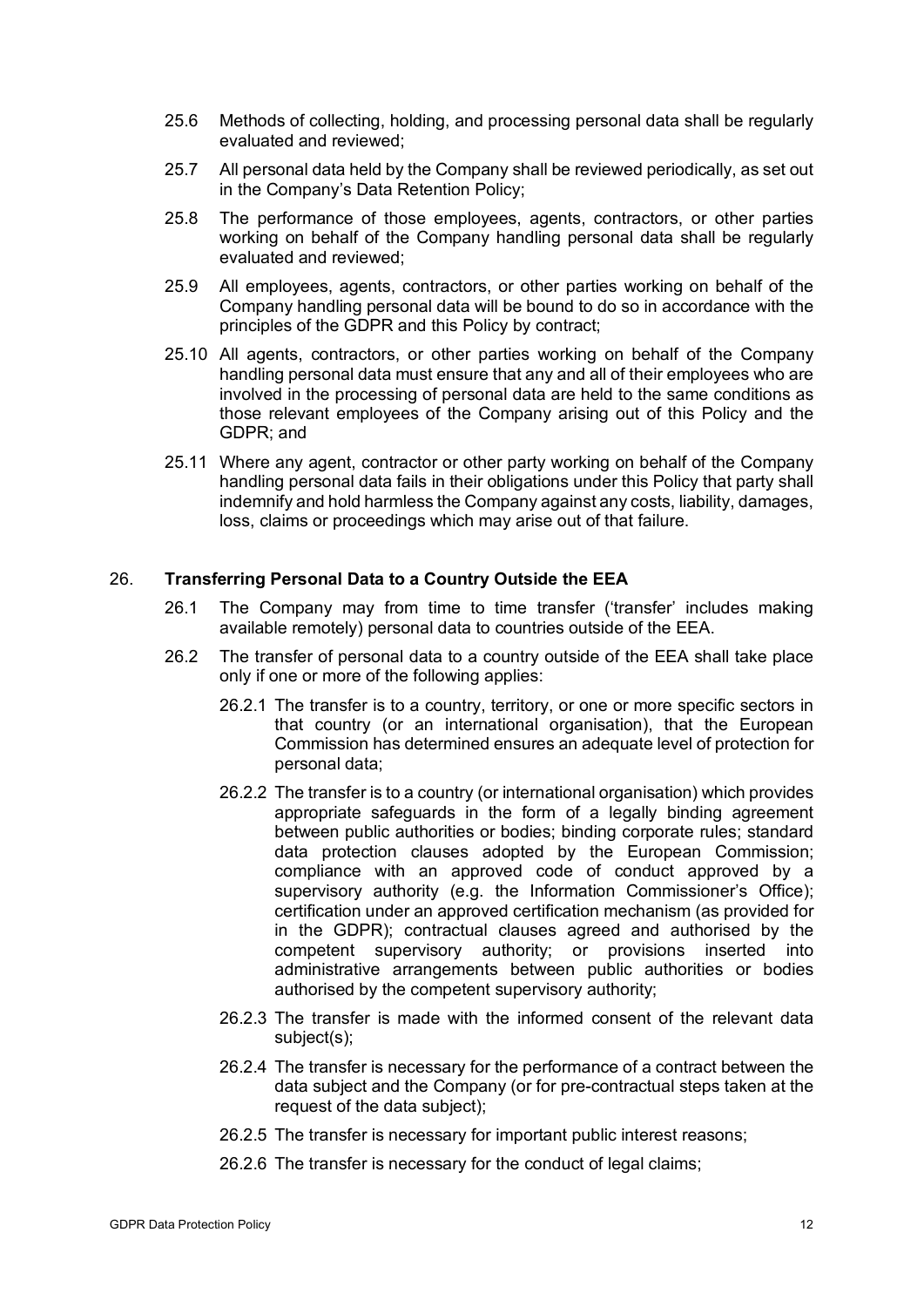- 26.2.7 The transfer is necessary to protect the vital interests of the data subject or other individuals where the data subject is physically or legally unable to give their consent; or
- 26.2.8 The transfer is made from a register that, under UK or EU law, is intended to provide information to the public and which is open for access by the public in general or otherwise to those who are able to show a legitimate interest in accessing the register.

## 27. **Data Breach Notification**

- 27.1 All personal data breaches must be reported immediately to the Company's Data Protection Officer.
- 27.2 If a personal data breach occurs and that breach is likely to result in a risk to the rights and freedoms of data subjects (e.g. financial loss, breach of confidentiality, discrimination, reputational damage, or other significant social or economic damage), the Data Protection Officer must ensure that the Information Commissioner's Office is informed of the breach without delay, and in any event, within 72 hours after having become aware of it.
- 27.3 In the event that a personal data breach is likely to result in a high risk (that is, a higher risk than that described under Part 29.2) to the rights and freedoms of data subjects, the Data Protection Officer must ensure that all affected data subjects are informed of the breach directly and without undue delay.
- 27.4 Data breach notifications shall include the following information:
	- 27.4.1 The categories and approximate number of data subjects concerned;
	- 27.4.2 The categories and approximate number of personal data records concerned;
	- 27.4.3 The name and contact details of the Company's data protection officer (or other contact point where more information can be obtained);
	- 27.4.4 The likely consequences of the breach;
	- 27.4.5 Details of the measures taken, or proposed to be taken, by the Company to address the breach including, where appropriate, measures to mitigate its possible adverse effects.

# 28. **Implementation of Policy**

This Policy shall be deemed effective as of 24/05/2018. No part of this Policy shall have retroactive effect and shall thus apply only to matters occurring on or after this date.

This Policy has been approved and authorised by:

| Name:              | Nicholas Ferran |
|--------------------|-----------------|
| <b>Position:</b>   | Director        |
| Date:              | 24/05/2018      |
| Due for Review by: | 24/05/2019      |